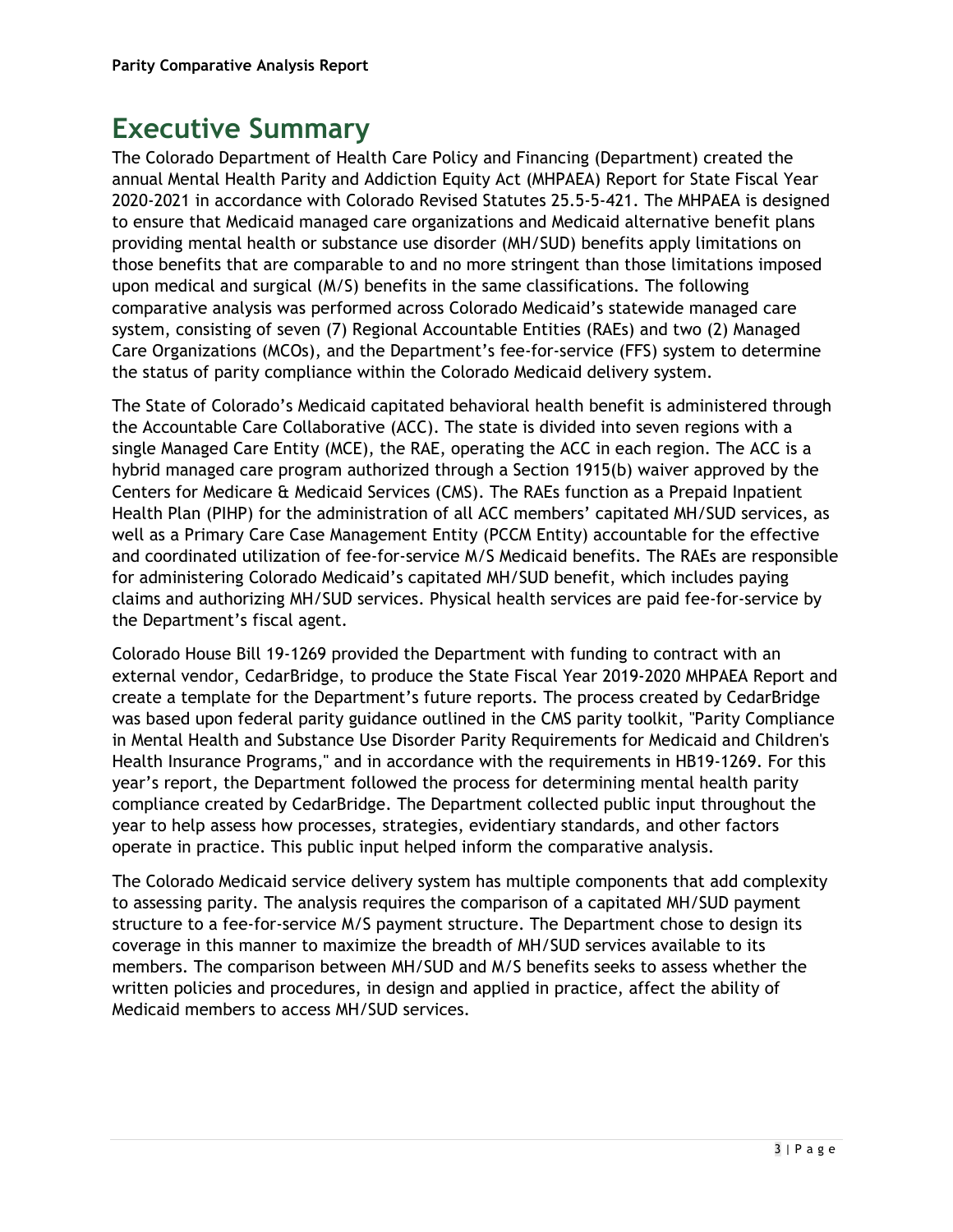## **Summary of Findings**

**An assessment and comparative analysis of MH/SUD benefit limitations compared to M/S benefit limitations found the written policies and procedures to be parity compliant in all Non-Quantitative Treatment Limitations (NQTLs) except for one. Limited situations were also found where two RAEs were determined not to have followed their written policies, impacting compliance with Availability of Information parity requirements.** 

The Department's determination was based on the analysis of the following limitations.

### **Aggregate Lifetime and Annual Dollar Limits**

Based on the information collected during the analysis, none of the Managed Care or FFS structures utilize aggregate lifetime or annual dollar limits for MH/SUD benefits and are therefore compliant with parity requirements for these limits.

### **Financial Requirements and Quantitative Treatment Limitations**

Based on the information collected during the analysis, none of the RAEs, MCOs, or the Department utilize financial requirements (FRs) or quantitative treatment limitations (QTLs) for MH/SUD benefits and are therefore compliant with the parity requirements of these limitations.

### **Non-Quantitative Treatment Limitations**

The Department completed an analysis of the non-quantitative treatment limitations (NQTLs) being used by each of the benefit packages. NQTLs are non-numerical limits on the scope or duration of benefits for treatment, such as preauthorization requirements. In accordance with CMS regulations and guidance, the Department conducted an analysis of how each NQTL is used within the broad benefit classifications of inpatient, outpatient, prescription drugs, and emergency care. While there may be differences between individual NQTL policies and procedures and their application to MH/SUD and M/S services within the benefit classifications, the federal requirement is to analyze whether the NQTLs used for MH/SUD within a benefit classification are comparable to and applied no more stringently than those used in the same M/S benefit classification. Written policies and procedures were determined to be parity-compliant in all NQTLs except for one.

During the analysis process, the Department identified that it is not currently in compliance with parity requirements regarding the Concurrent Review NQTL for inpatient hospitalizations, as a result of the temporary suspension of the Inpatient Hospital Review Program (IHRP).

At the beginning of the COVID-19 Public Health Emergency, the Department suspended M/S inpatient hospitalization concurrent reviews to address the surge in critical patient care needs and the risk of hospital system breach due to acute care demand exceeding our hospitals' medical capacity. During the M/S Concurrent Review program suspension, the IHRP underwent a performance review that identified operational and efficiency opportunities. This information ultimately led to the re-procurement of the IHRP vendor and was incorporated into the contractual requirements with the newly-selected vendor. The Department is currently working to finalize improvements to the program prior to IHRP reinstitution, with redesign efforts underway. As part of the redesign efforts, the Department will ensure the new IHRP concurrent review process is compliant with parity. To ensure parity compliance, the Department is also taking this opportunity to assess the MCEs' concurrent